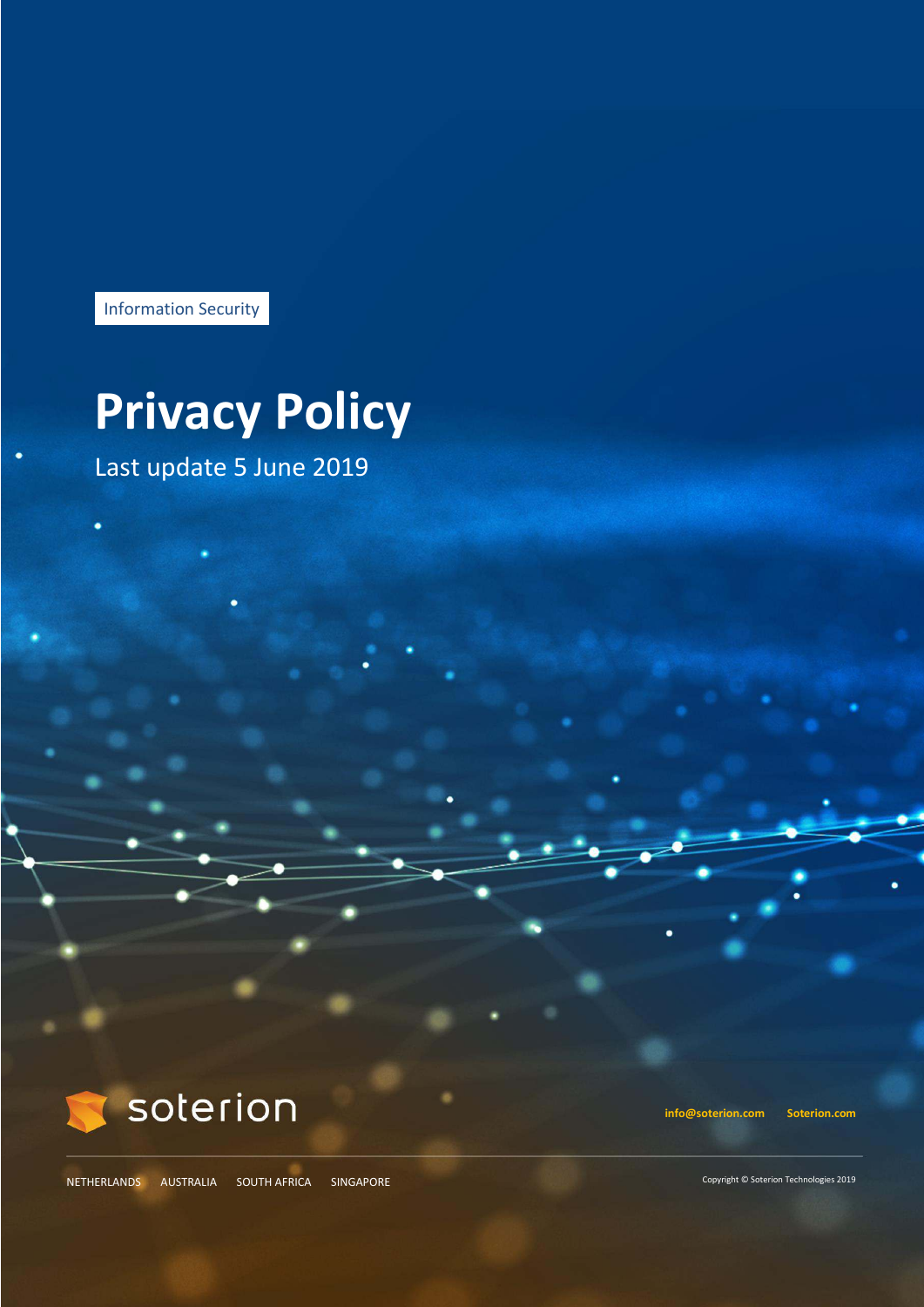soterion

**At SOTERION TECHNOLOGIES (PROPRIETARY) LIMITED ("SOTERION"), your privacy is our priority. We are committed to always protecting your privacy in all situations as far as practically and reasonably possible. The information we collect about you when you use our website is used to meet our obligations to you and provide you with a more personalized experience on our website: www.soterion.com.** 

#### Securing Your Personal Information

Your interaction on our website where any personal information such as your contact details, addresses, name etc.; including alterations you make to it, and any other information that is sensitive in nature is secured with technology to ensure that your interactions through use of our website are protected.

#### What is personal information and what does Soterion collect?

Personal Information means information relating to an identifiable, living, natural person and where applicable, an identifiable, existing juristic person and includes but is not limited to demographic and biometric information, correspondences transmitted, information to education, financial, criminal or employment history, contact details i.e. email address, physical address, location information etc.

You agree and expressly consent that SOTERION may use, collect, collate, process, collate, store and/or make back-up copies of your personal information, which may include (without limitation) the above provided by you when accessing or using this website/platform, for the uses and purposes specified below.

#### How do we use the information we collect?

You may be asked to provide personal information when you use the website. You agree that we may use such information to compile non-personalized aggregate demographic profiles for statistical, advertising and marketing purposes which will assist us in providing the services offered on the website as well as to generate the necessary communications to facilitate your transaction or attend to your information request.

With your consent we may also supplement the information that you provide to us with information that we receive from other service providers to offer you a more consistent, personalized and professional experience in your interactions with us.

We may also freely trade with non-personalized aggregate demographic profiles and statistical data compiled by us. While we will attempt to ensure that the profile or statistical data cannot be linked to you, we do not and cannot warrant, represent or guarantee that third parties may not be able to link such profiles and statistical data to you. In the unlikely event of any third party being able to link profiles and statistical data to you, you hereby indemnify us against any loss, liability, expense, penalty or damage suffered by you, whether direct, indirect, special or consequential, arising from or in relation thereto.

You give permission that if there is a sale of the business operated by SOTERION or a change of ownership of SOTERION in the future, that your personal information can be transferred to the new owner; provided that the new owner will not in any way dilute your rights and obligations as set out in this Privacy Policy, regarding the personal information that had been collected before such sale of business or change of ownership.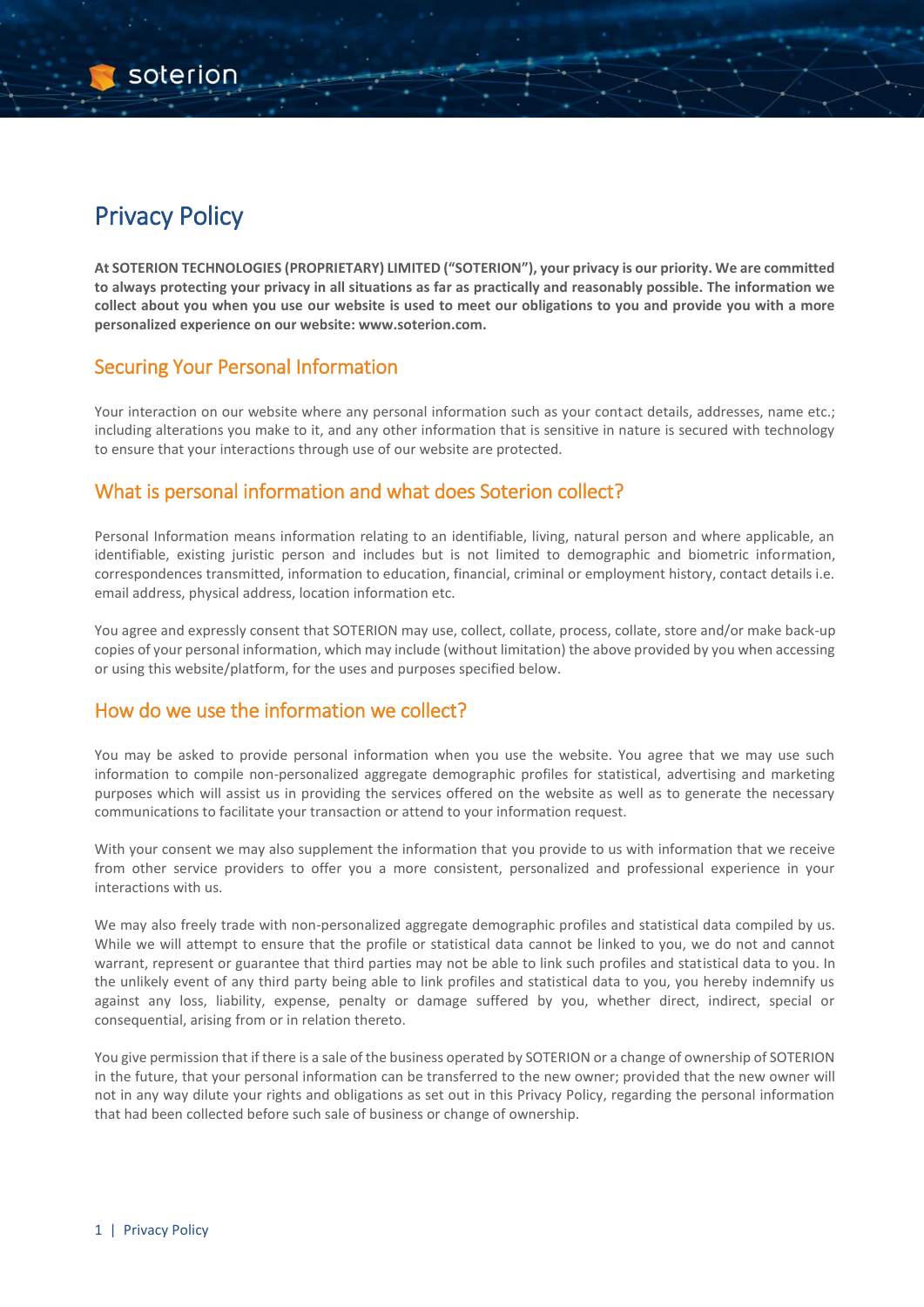## Our Use of Log Files

soterion

When you visit our website, we may automatically log your IP address, your browser type and your access times. This information can be utilized by us to conduct site performance evaluations, to see where visitors are coming from and to keep track of click stream data (the screens our users visit on our site). This data helps us to determine what content our website visitors find most appealing so that we can maximize use, enjoyment and the functionality of the website. Log files are not tied to personally identifiable information.

#### Website Security

All SOTERION employees and third party appointed consultants take your personal information very seriously. If you are contacted by any of our employees or third party appointed consultants, be assured that they have agreed to keep your personal information private and confidential in accordance with our security and confidentiality policies. Access to your personal information is limited to key management personnel and our client contact employees and/or client contact representative. The information is ID and password protected and our Web security is regularly reviewed. While we will use our best endeavors to ensure website/platform security, we do not warrant, represent and/or guarantee that your personal information will be 100% secure and should we fail to ensure the security of your personal information for any reason, then you hereby indemnify and hold us harmless against any loss or damage you may suffer as a result of such failure. You therefore agree to use this website/platform, the Services and Materials as is and at your own risk.

#### Correcting - Updating Your Personal Information

You may correct/update your personal information by accessing the website.

#### Links to Other Sites

This website may contain links to other websites. Please note that when you click on one of these links, you may be leaving the SOTERION website and entering another website. These websites may independently collect or request information about you and we encourage you to read the privacy statements of these linked sites as their privacy policy may differ from ours.

#### Communication

We may from time to time use your personal information to send you information regarding Services offered by us and/or Materials made available by us. In addition, you will receive communication from us if you contact us for a specific reason or we need to contact you for administrative purposes. Such administrative emails will not contain promotional materials.

#### Legal Disclaimer

Though we make every effort to preserve user privacy, we may need to disclose personal information when required by law wherein we have a good-faith belief that such action is necessary to comply with a current judicial proceeding, a court order or legal process.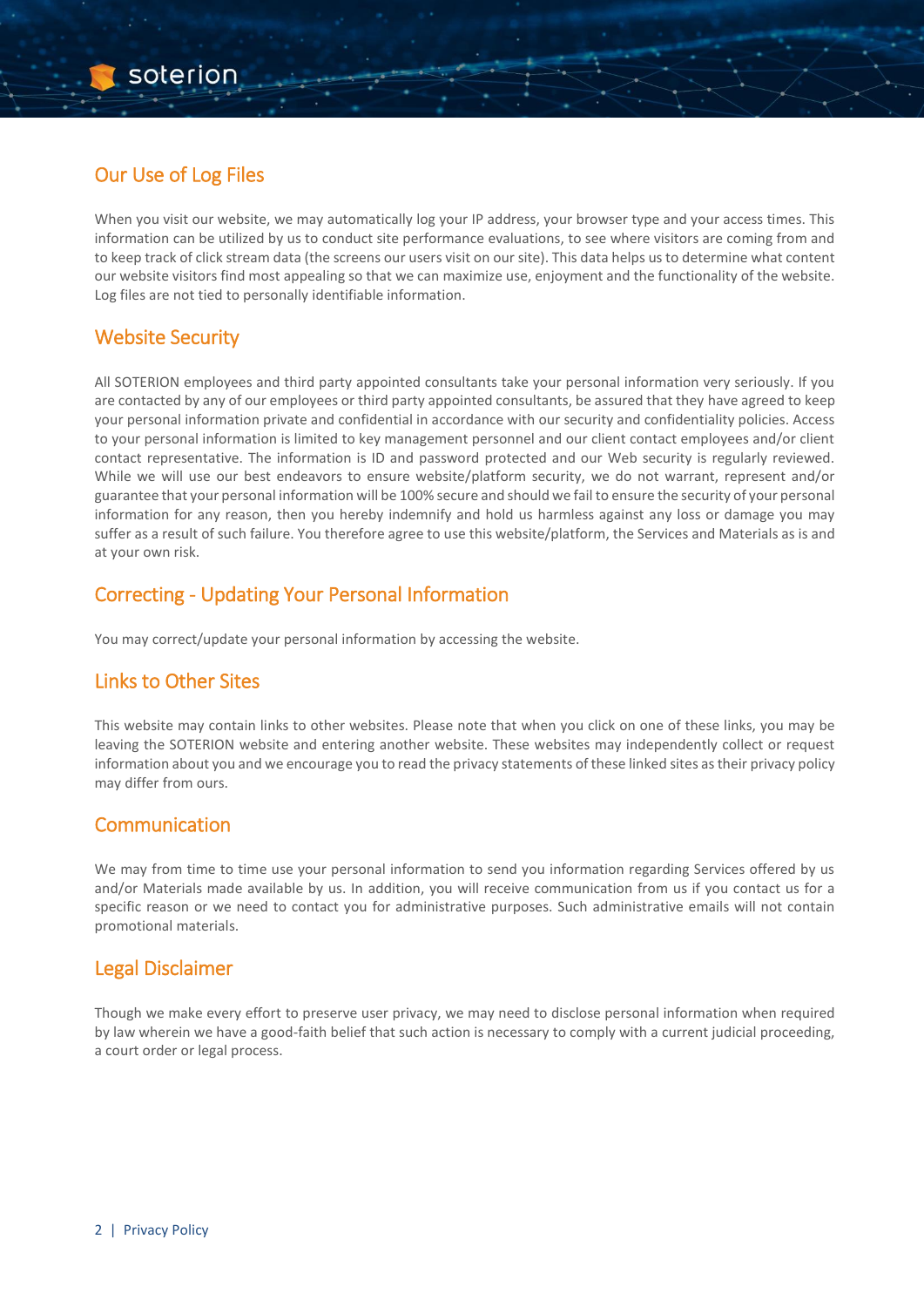## Our Use of Cookies

soterion

Cookies are pieces of information that your browser stores on your computer's hard drive which identify you when you enter our site. We may use session cookies to provide a seamless experience on the site and to combine with our log files so that we can understand our site traffic and analyze our demographic information in aggregate form. When you register, the site uses a cookie to store a unique, random user ID. You can refuse cookies by turning them off in your browser.

## Changes to This Privacy Policy

We reserve the right to amend this Privacy Policy at any time by posting the amended policy on the Website.

## Which Laws Apply

This Privacy Policy will be governed by the Laws of the Republic of South Africa. Through your use of the Website, you consent to the jurisdiction of the South African Courts for any dispute that may arise out of this Privacy Policy.

## Copyright/ Trademark Information

All rights not expressly granted are reserved. You may download, view and print content from this website/platform for private and non-commercial purposes only. All the content, trademarks, logos, service marks and data on this site including but not limited to software, databases, text, graphics, icons, hyperlinks, private information, designs and agreements ("the Marks") are our property/licensed to us or the property of/licensed to other third parties and as such protected from infringement by local and international legislation and treaties. You are not permitted to use the Marks without our prior written consent or the consent of such third party.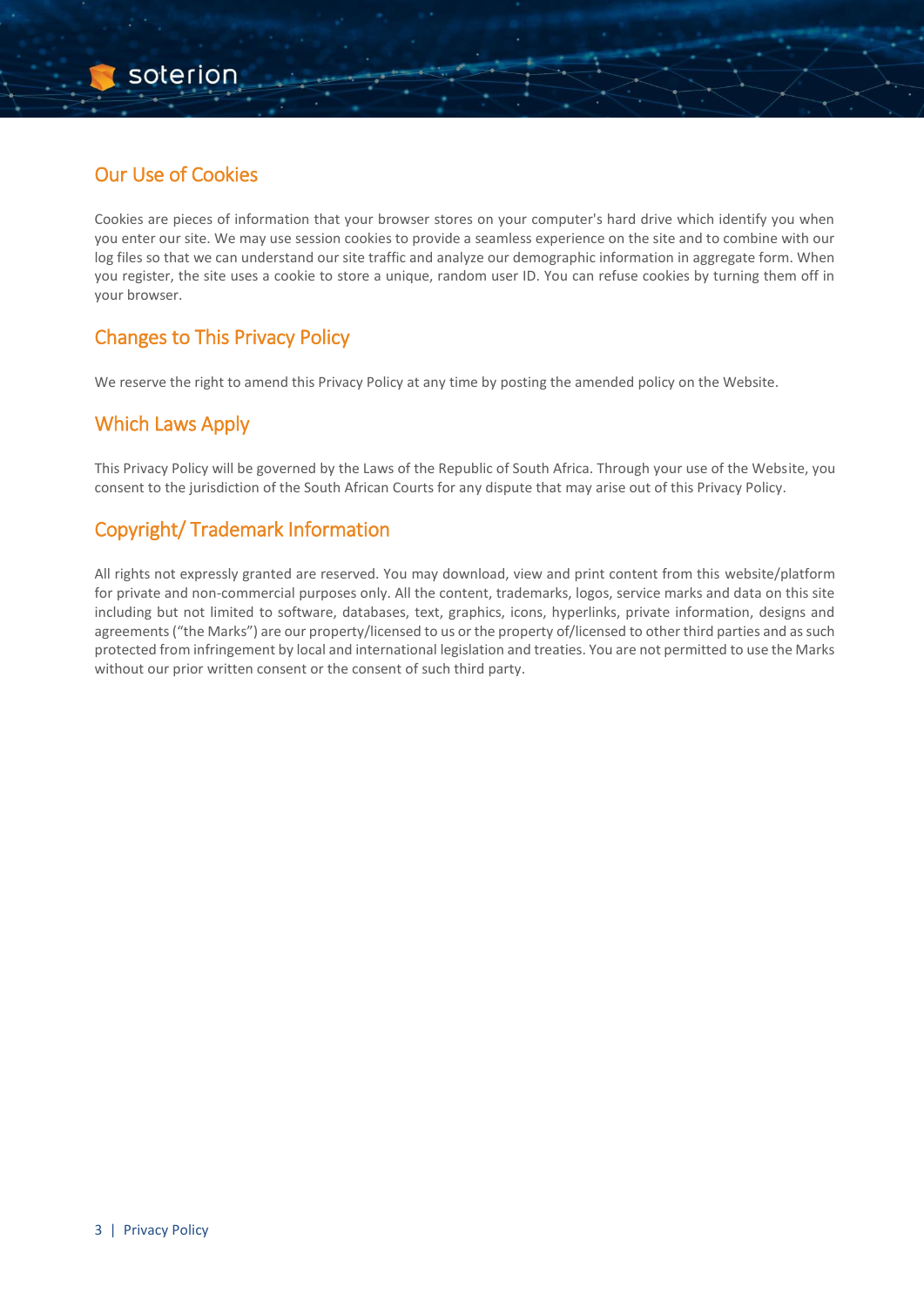## Statutory Registration and Contact Information

| <b>Registered Name</b>                                                       | Soterion Technologies (Proprietary) Limited                                                      |
|------------------------------------------------------------------------------|--------------------------------------------------------------------------------------------------|
| <b>Registration Number</b>                                                   | 2011 / 055222 / 07                                                                               |
| Physical Address for receipt of legal<br>service (postal and street address) | Block A, Wedgefield Office Park, 17 Muswell Road, Bryanston,<br>Johannesburg, South Africa, 2021 |
| Office Bearer                                                                | Dudley Alan Cartwright<br>Email: Dudley.cartwright@soterion.com                                  |

The provisions contained in the website Terms and Conditions shall take precedence in interpretation and application in the event of inconsistency with the provisions of the Privacy Policy.

Your Feedback is always welcome. We welcome any comments or questions you may have about our Privacy Policy, which can be done by emailing us at info@soterion.com or phoning +27 11 540 0232 (Monday – Friday: 09:00 – 17:00 GMT+2, excluding South African Public Holidays)